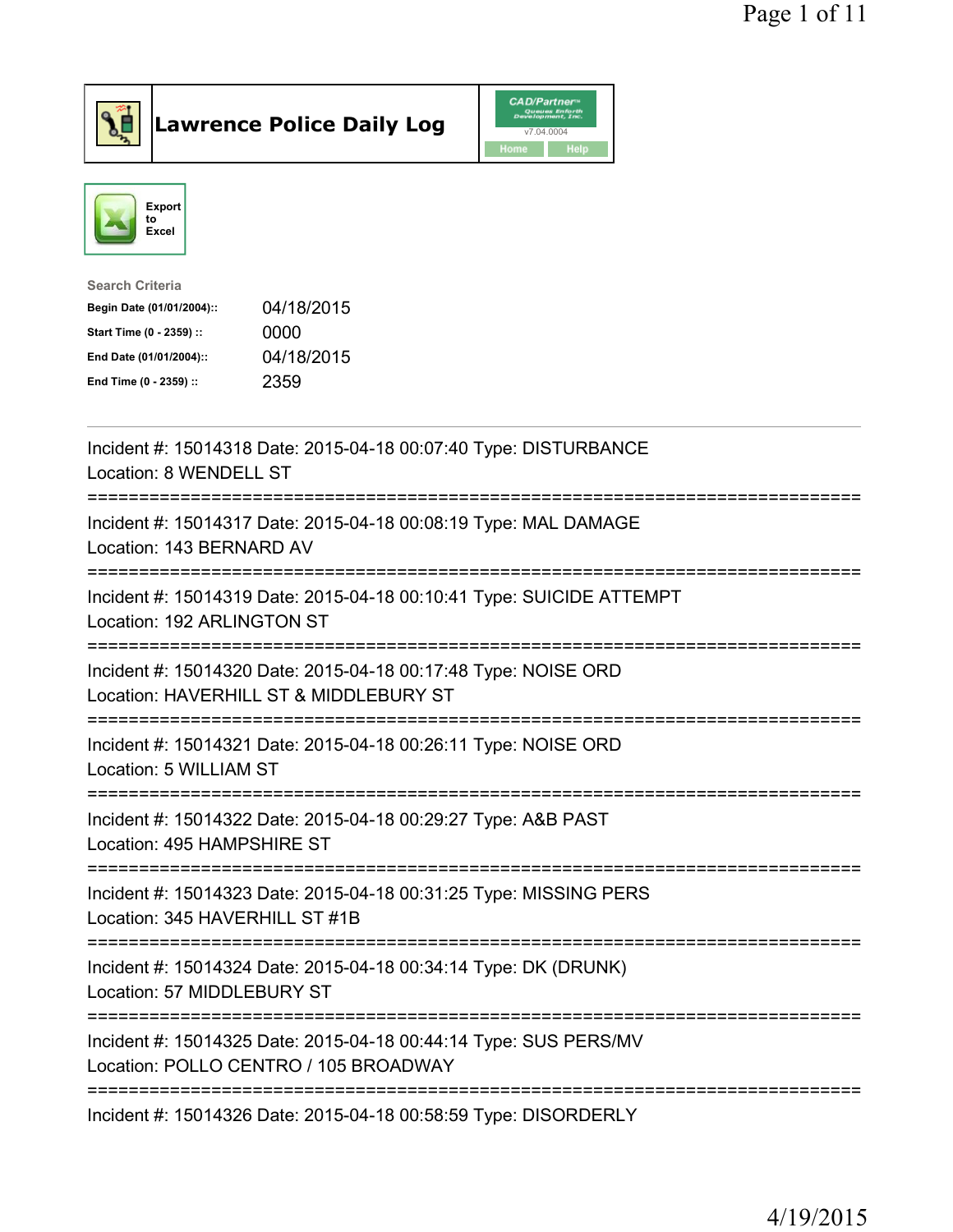Location: 200 PARKER ST =========================================================================== Incident #: 15014327 Date: 2015-04-18 01:26:23 Type: M/V STOP Location: AMESBURY ST & CANAL ST =========================================================================== Incident #: 15014328 Date: 2015-04-18 01:33:58 Type: DISORDERLY Location: 222 LAWRENCE ST =========================================================================== Incident #: 15014329 Date: 2015-04-18 01:41:23 Type: M/V STOP Location: BROADWAY & CROSS ST =========================================================================== Incident #: 15014330 Date: 2015-04-18 01:54:19 Type: M/V STOP Location: ESSEX ST & LAWRENCE ST =========================================================================== Incident #: 15014331 Date: 2015-04-18 02:11:57 Type: NOISE ORD Location: 300 HOWARD ST =========================================================================== Incident #: 15014332 Date: 2015-04-18 02:12:04 Type: FIGHT Location: 1 MILL ST =========================================================================== Incident #: 15014333 Date: 2015-04-18 02:21:41 Type: M/V STOP Location: COMMON ST & LAWRENCE ST =========================================================================== Incident #: 15014334 Date: 2015-04-18 02:25:43 Type: M/V STOP Location: FALLS =========================================================================== Incident #: 15014335 Date: 2015-04-18 02:34:06 Type: M/V STOP Location: FALLS BRIDGE =========================================================================== Incident #: 15014336 Date: 2015-04-18 02:47:49 Type: ALARMS Location: J BRIANS / 615 S UNION ST =========================================================================== Incident #: 15014337 Date: 2015-04-18 02:51:26 Type: NOISE ORD Location: 317 HIGH ST =========================================================================== Incident #: 15014338 Date: 2015-04-18 02:59:04 Type: NOISE ORD Location: 98 FARNHAM ST =========================================================================== Incident #: 15014339 Date: 2015-04-18 03:02:53 Type: NOISE ORD Location: 29 OLIVE AV =========================================================================== Incident #: 15014340 Date: 2015-04-18 03:11:57 Type: M/V STOP Location: HAVERHILL ST & LAWRENCE ST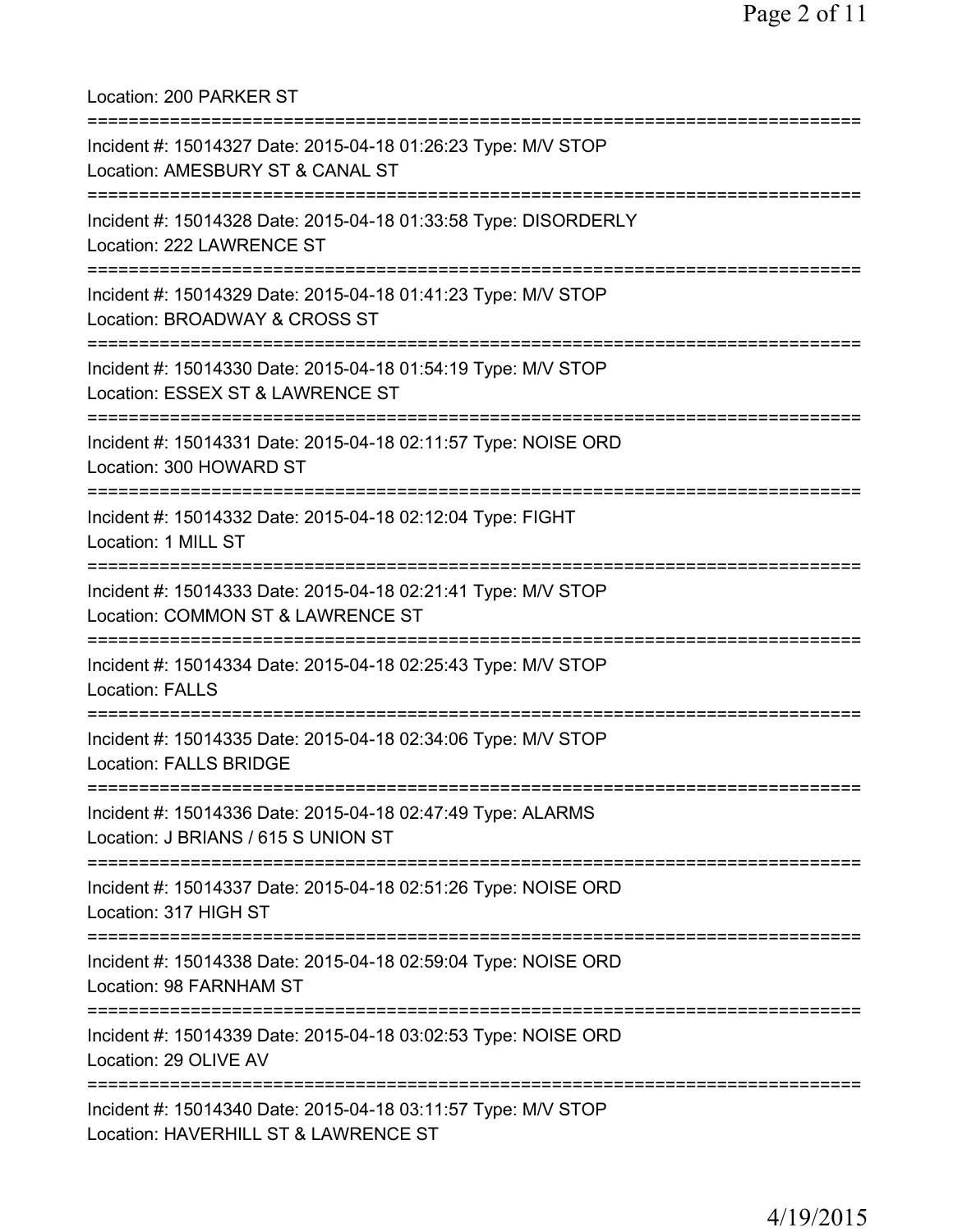| =========================                                                                                       |
|-----------------------------------------------------------------------------------------------------------------|
| Incident #: 15014341 Date: 2015-04-18 03:14:40 Type: STOL/MV/PAS<br>Location: 413 RIVERSIDE DR                  |
| Incident #: 15014342 Date: 2015-04-18 03:26:45 Type: DISTURBANCE<br>Location: 192 ARLINGTON ST                  |
| Incident #: 15014343 Date: 2015-04-18 04:00:47 Type: M/V STOP<br>Location: BROADWAY & PARK ST                   |
| Incident #: 15014344 Date: 2015-04-18 04:03:32 Type: ALARMS<br>Location: 439 S UNION ST FL 301                  |
| Incident #: 15014345 Date: 2015-04-18 04:50:58 Type: DISTURBANCE<br>Location: 530 ANDOVER ST                    |
| Incident #: 15014346 Date: 2015-04-18 05:05:00 Type: NOISE ORD<br>Location: 196 JACKSON ST FL 4TH               |
| Incident #: 15014348 Date: 2015-04-18 05:19:18 Type: ALARMS<br>Location: 280 MERRIMACK ST FL 2                  |
| Incident #: 15014347 Date: 2015-04-18 05:20:07 Type: ALARMS<br>Location: VANESSA FOOD MARKET / 68 WILLOW ST     |
| Incident #: 15014349 Date: 2015-04-18 05:22:39 Type: ALARMS<br>Location: 191 PARKER ST                          |
| Incident #: 15014351 Date: 2015-04-18 05:36:15 Type: SUS PERS/MV<br>Location: 32 GALE ST                        |
| Incident #: 15014350 Date: 2015-04-18 05:37:06 Type: M/V STOP<br><b>Location: S UNION</b>                       |
| Incident #: 15014352 Date: 2015-04-18 05:51:24 Type: M/V STOP<br>Location: BEACON ST & TAFT ST                  |
| Incident #: 15014353 Date: 2015-04-18 07:10:53 Type: TOW OF M/V<br>Location: TRIPOLI BAKERY INC / 106 COMMON ST |
| Incident #: 15014354 Date: 2015-04-18 07:34:16 Type: DOMESTIC/PAST<br>Location: 162 ABBOTT ST FL 2              |
|                                                                                                                 |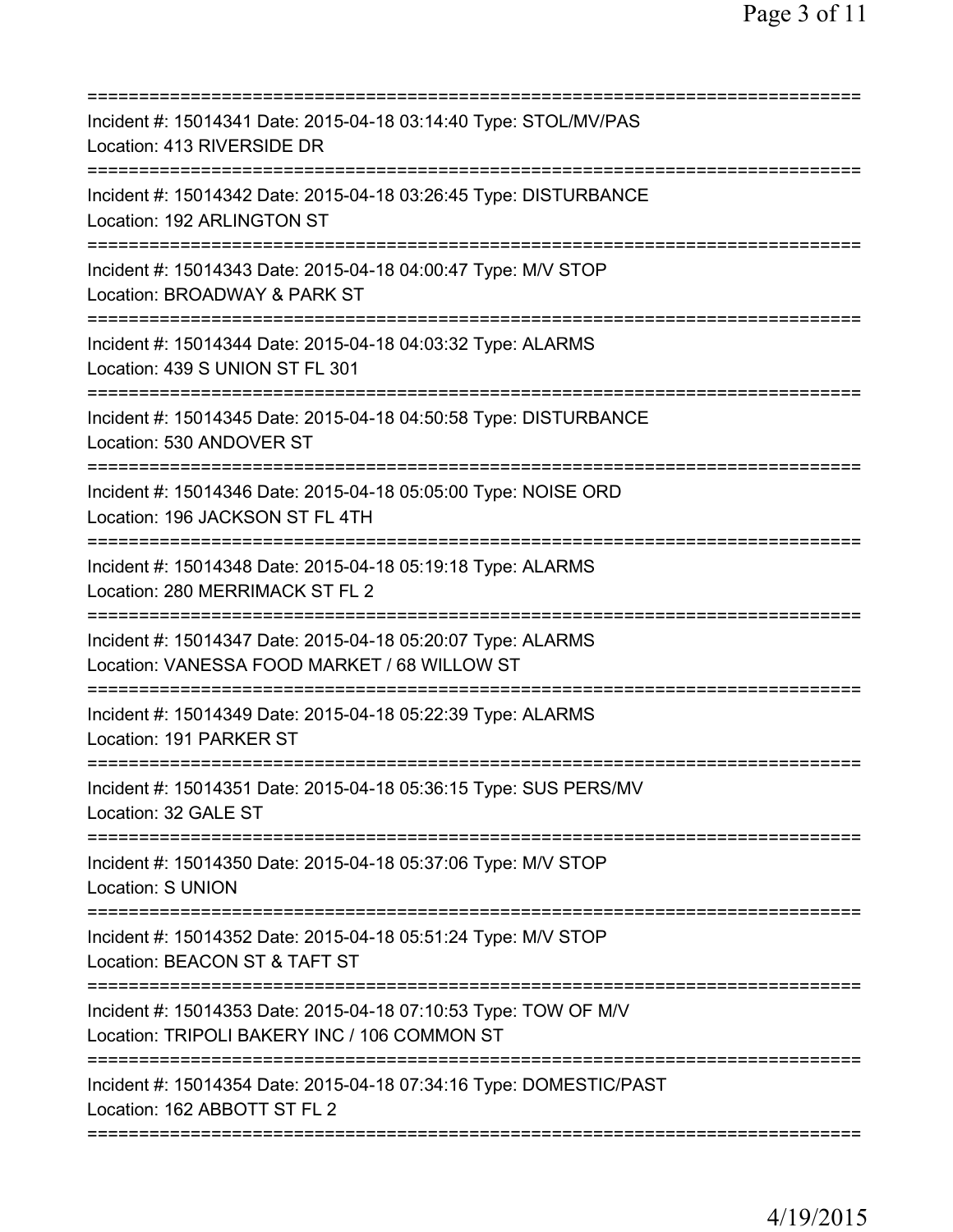| Incident #: 15014355 Date: 2015-04-18 07:57:50 Type: DISTURBANCE<br>Location: 85 BASSWOOD ST FL 2ND                               |
|-----------------------------------------------------------------------------------------------------------------------------------|
| Incident #: 15014356 Date: 2015-04-18 08:06:18 Type: PARK & WALK<br>Location: BROADWAY                                            |
| Incident #: 15014358 Date: 2015-04-18 08:17:40 Type: IDENTITY THEFT<br>Location: 118 OXFORD ST                                    |
| Incident #: 15014357 Date: 2015-04-18 08:19:15 Type: CRUISER MAINT<br>Location: LAWRENCE POLICE DEPARTMENT / 90 LOWELL ST         |
| Incident #: 15014359 Date: 2015-04-18 08:35:50 Type: ALARMS<br>Location: 54 SALEM ST<br>===========================               |
| Incident #: 15014360 Date: 2015-04-18 08:55:41 Type: M/V STOP<br>Location: LAWRENCE ST & LOWELL ST<br>============                |
| Incident #: 15014362 Date: 2015-04-18 09:17:38 Type: MAL DAMAGE<br>Location: 60 KINGSTON ST<br>================================== |
| Incident #: 15014361 Date: 2015-04-18 09:21:32 Type: PARK & WALK<br><b>Location: BROADWAY</b><br>:===================             |
| Incident #: 15014363 Date: 2015-04-18 09:38:09 Type: ALARM/BURG<br>Location: OLD HIGH SCHOOL / 233 HAVERHILL ST                   |
| Incident #: 15014364 Date: 2015-04-18 09:52:37 Type: ALARM/BURG<br>Location: LAW OFFICES ZOLA GOMEZ / 84 E HAVERHILL ST           |
| Incident #: 15014365 Date: 2015-04-18 10:00:09 Type: THREATS<br>Location: 122 UNION ST                                            |
| Incident #: 15014366 Date: 2015-04-18 10:02:44 Type: MEDIC SUPPORT<br>Location: 8 A FALMOUTH ST FL 1ST FL                         |
| Incident #: 15014367 Date: 2015-04-18 10:18:36 Type: EXTRA SURVEIL<br>Location: 300 HOWARD ST                                     |
| Incident #: 15014369 Date: 2015-04-18 11:12:43 Type: MV/BLOCKING<br>Location: 7-9 BROOKFIELD ST                                   |
| Incident #: 15014370 Date: 2015-04-18 11:17:18 Type: NOISE ORD                                                                    |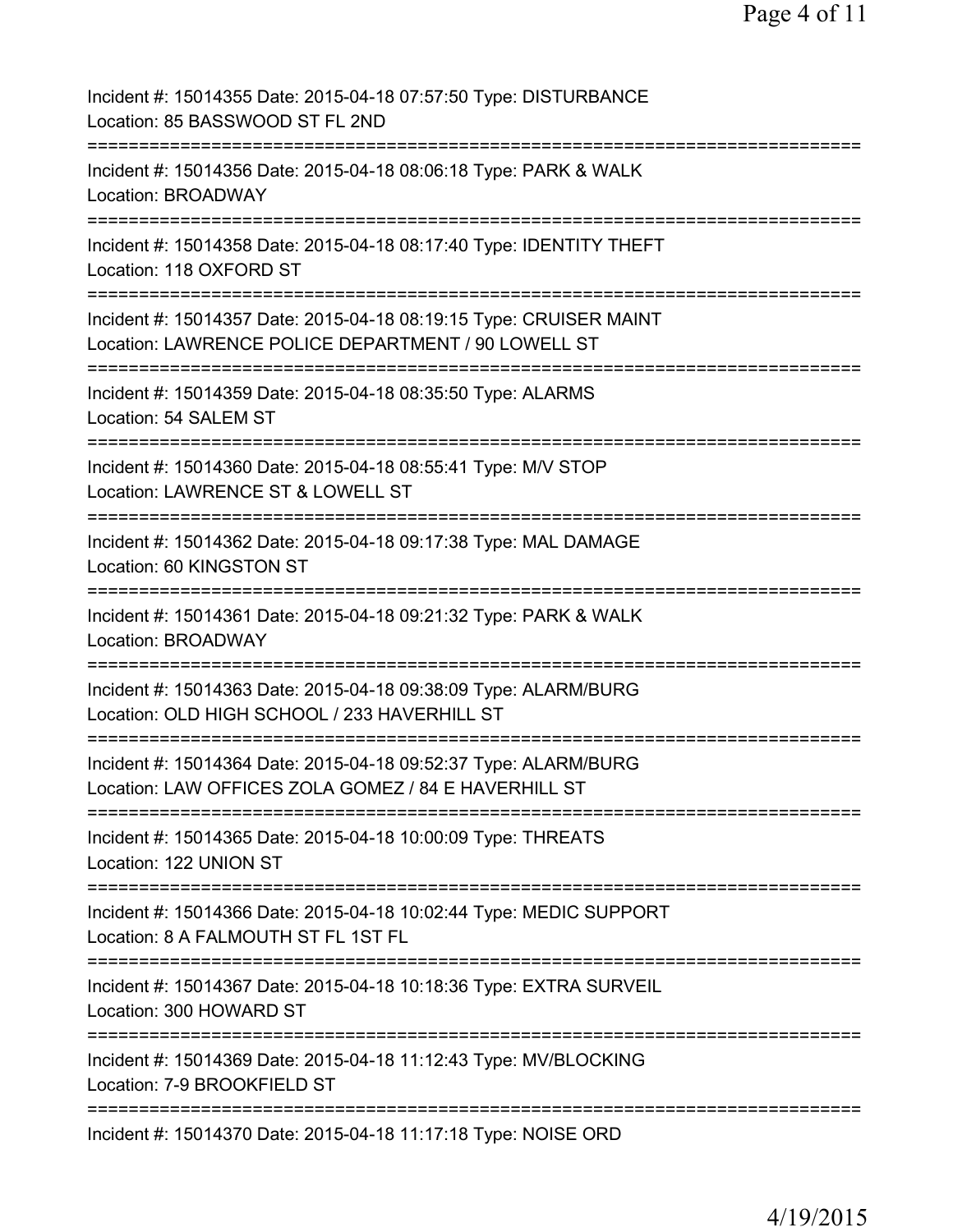=========================================================================== Incident #: 15014371 Date: 2015-04-18 11:17:40 Type: SPECIAL CHECK Location: ANDOVER ST & WINTHROP AV =========================================================================== Incident #: 15014372 Date: 2015-04-18 11:24:08 Type: M/V STOP Location: 505 BROADWAY =========================================================================== Incident #: 15014373 Date: 2015-04-18 11:28:45 Type: M/V STOP Location: HAVERHILL ST & WEST ST =========================================================================== Incident #: 15014374 Date: 2015-04-18 11:32:53 Type: SUS PERS/MV Location: PEMBERTON PARK / null =========================================================================== Incident #: 15014375 Date: 2015-04-18 11:52:57 Type: M/V STOP Location: 375 COMMON ST =========================================================================== Incident #: 15014376 Date: 2015-04-18 11:53:20 Type: ALARM/BURG Location: UNITED CONGREGATIONAL CHURCH / 290 WATER ST =========================================================================== Incident #: 15014378 Date: 2015-04-18 12:01:17 Type: STOLEN PROP Location: E HAVERHILL ST & JOSEPHINE AV =========================================================================== Incident #: 15014377 Date: 2015-04-18 12:01:50 Type: INVESTIGATION Location: 90 LOWELL ST =========================================================================== Incident #: 15014379 Date: 2015-04-18 12:19:56 Type: THREATS Location: 2 MUSEUM SQ #516 =========================================================================== Incident #: 15014380 Date: 2015-04-18 12:23:09 Type: STOLEN PROP Location: E HAVERHILL ST & JOSEPHINE AV =========================================================================== Incident #: 15014381 Date: 2015-04-18 12:59:13 Type: HIT & RUN M/V Location: 20 SUMMER ST =========================================================================== Incident #: 15014382 Date: 2015-04-18 13:08:01 Type: ALARM/BURG Location: GLENN GARY CONTRACTING / 26 ISLAND ST =========================================================================== Incident #: 15014383 Date: 2015-04-18 13:09:25 Type: LARCENY/PAST Location: 24 DANA ST =========================================================================== Incident #: 15014385 Date: 2015-04-18 13:21:48 Type: AUTO ACC/NO PI Location: 25 JORDAN ST

Location: 11 DANA ST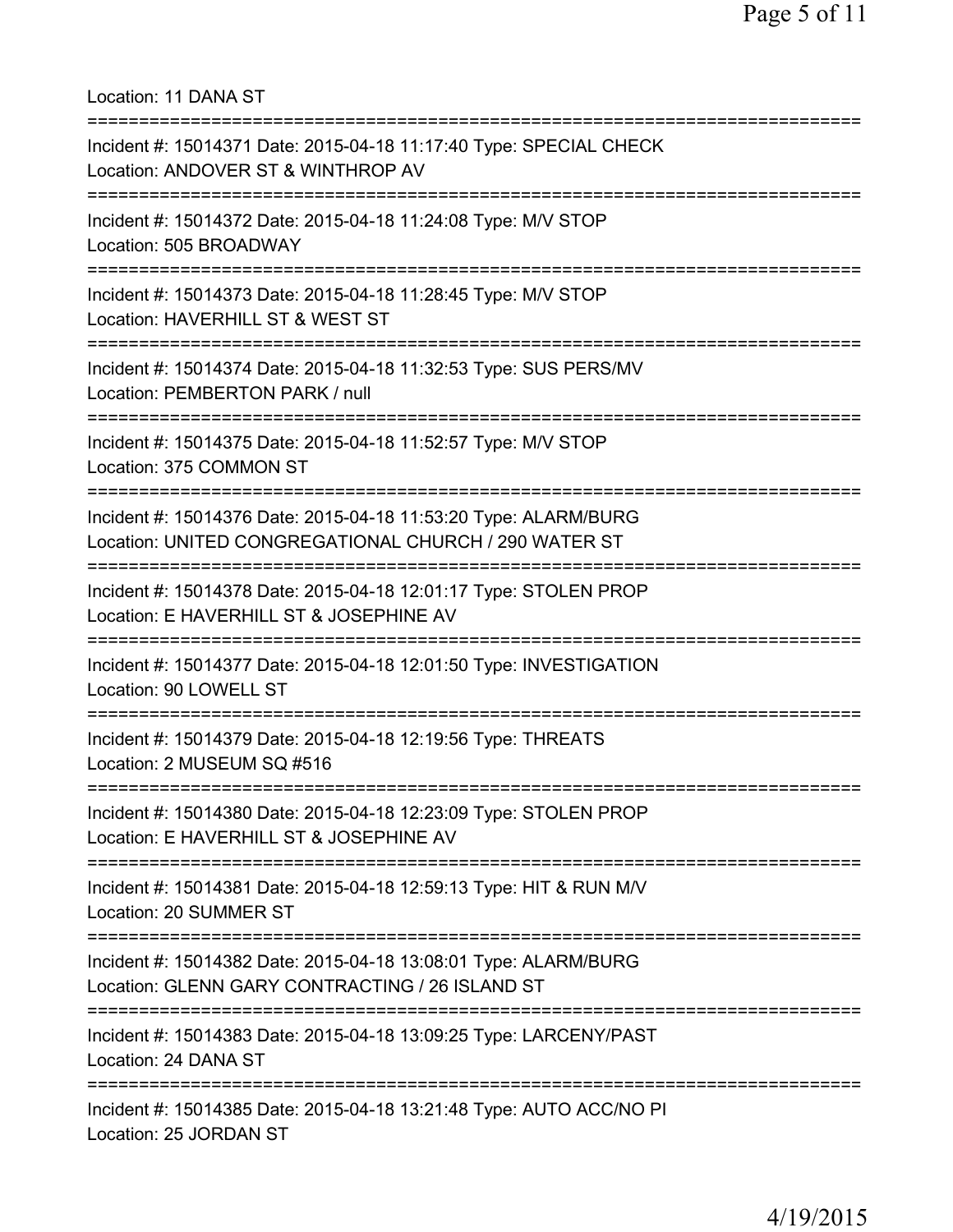| Incident #: 15014384 Date: 2015-04-18 13:24:01 Type: ALARMS<br>Location: 218 OSGOOD ST                                                |
|---------------------------------------------------------------------------------------------------------------------------------------|
| Incident #: 15014386 Date: 2015-04-18 13:24:09 Type: STOLEN PROP<br>Location: E HAVERHILL ST & JOSEPHINE AV                           |
| Incident #: 15014387 Date: 2015-04-18 13:45:49 Type: PARK & WALK<br>Location: 205 BROADWAY                                            |
| Incident #: 15014388 Date: 2015-04-18 13:52:56 Type: AUTO ACC/NO PI<br>Location: 340 LAWRENCE ST                                      |
| Incident #: 15014389 Date: 2015-04-18 14:07:30 Type: M/V STOP<br>Location: 73 WINTHROP AV                                             |
| Incident #: 15014390 Date: 2015-04-18 14:16:41 Type: AUTO ACC/NO PI<br>Location: 177 EXCHANGE ST                                      |
| Incident #: 15014391 Date: 2015-04-18 14:17:35 Type: M/V STOP<br>Location: CANAL ST & MARSTON ST                                      |
| Incident #: 15014392 Date: 2015-04-18 14:29:24 Type: M/V STOP<br>Location: 3PMK70 / BROADWAY & DAISY ST<br>:========================= |
| Incident #: 15014393 Date: 2015-04-18 14:36:53 Type: M/V STOP<br>Location: ABBOTT ST & PARKER ST                                      |
| Incident #: 15014394 Date: 2015-04-18 14:56:54 Type: MAN DOWN<br>Location: 149 OXFORD ST                                              |
| Incident #: 15014395 Date: 2015-04-18 14:57:13 Type: SPECIAL CHECK<br>Location: ANDOVER ST & WINTHROP AV                              |
| Incident #: 15014396 Date: 2015-04-18 15:14:37 Type: MAN DOWN<br>Location: ARLINGTON ST & WALNUT ST                                   |
| Incident #: 15014397 Date: 2015-04-18 15:19:10 Type: LARCENY/PAST<br>Location: 133 ESSEX ST                                           |
| Incident #: 15014398 Date: 2015-04-18 15:46:16 Type: SUS PERS/MV<br>Location: 198 LAWRENCE ST                                         |
|                                                                                                                                       |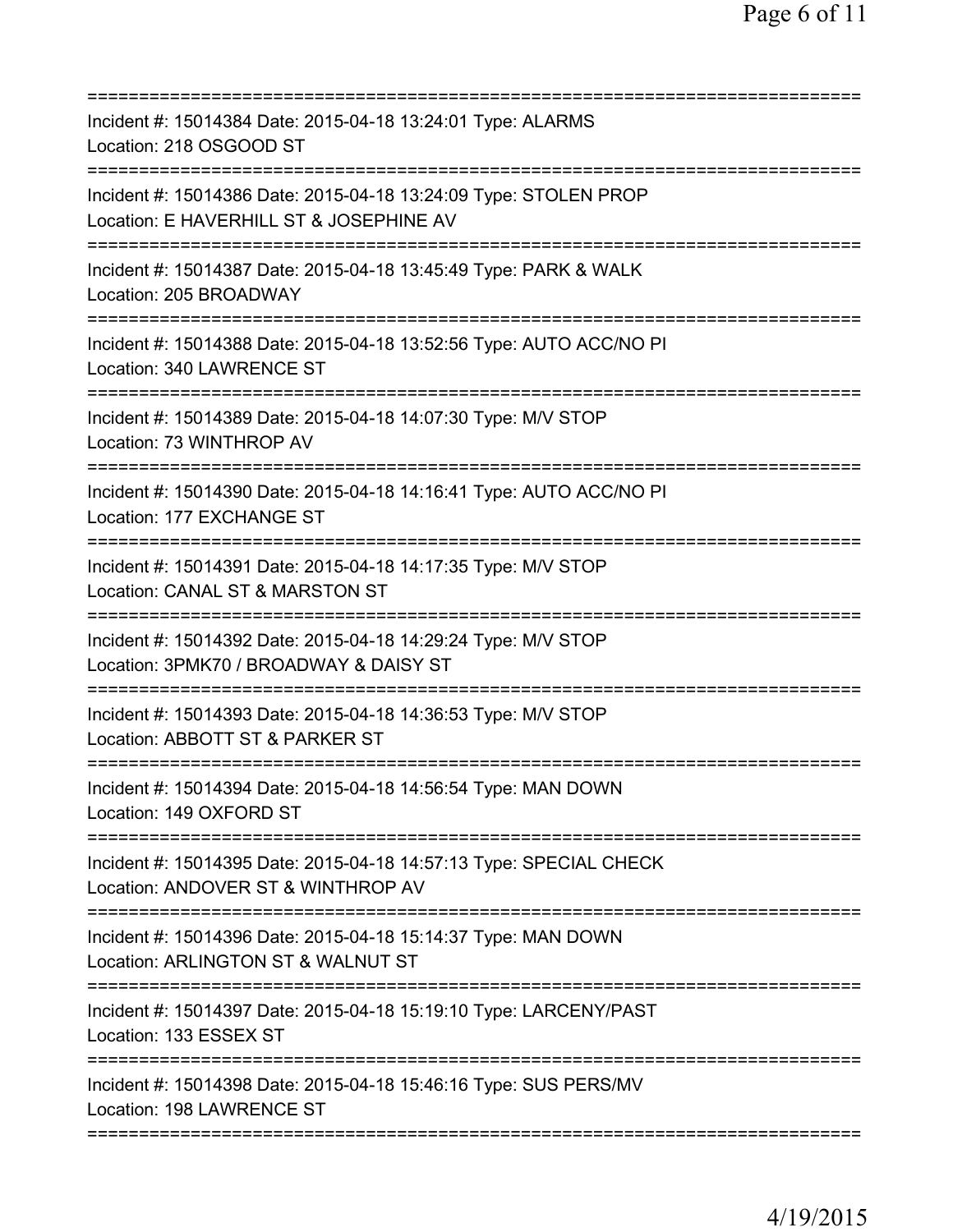| Incident #: 15014399 Date: 2015-04-18 16:12:16 Type: MEDIC SUPPORT<br>Location: 660 HAVERHILL ST FL 1                                                   |
|---------------------------------------------------------------------------------------------------------------------------------------------------------|
| Incident #: 15014400 Date: 2015-04-18 16:20:59 Type: SUS PERS/MV<br>Location: 5 KENT ST                                                                 |
| Incident #: 15014401 Date: 2015-04-18 16:26:43 Type: DISTURBANCE<br>Location: CASA NUEVA VIDA / 133 ESSEX ST                                            |
| Incident #: 15014402 Date: 2015-04-18 16:30:06 Type: CK WELL BEING<br>Location: 22 S BOWDOIN ST                                                         |
| Incident #: 15014403 Date: 2015-04-18 16:42:39 Type: MAL DAMAGE<br>Location: 5 HOLTON ST FL 2                                                           |
| Incident #: 15014405 Date: 2015-04-18 16:43:59 Type: HIT & RUN M/V<br>Location: 197 EXCHANGE ST<br>----------                                           |
| Incident #: 15014404 Date: 2015-04-18 16:46:24 Type: ALARM/BURG<br>Location: FROST SCHOOL / 33 HAMLET ST                                                |
| Incident #: 15014406 Date: 2015-04-18 16:53:40 Type: UNWANTEDGUEST<br>Location: WALGREENS / 135 BROADWAY                                                |
| Incident #: 15014407 Date: 2015-04-18 17:27:43 Type: A&B PAST<br>Location: 615 S UNION ST                                                               |
| ================<br>Incident #: 15014408 Date: 2015-04-18 17:41:38 Type: M/V STOP<br><b>Location: ANDOVER ST</b>                                        |
| =================================<br>=====================<br>Incident #: 15014409 Date: 2015-04-18 17:47:30 Type: B&E/MV/PAST<br>Location: 35 LENOX ST |
| --------------------------------<br>Incident #: 15014410 Date: 2015-04-18 17:52:08 Type: THREATS<br>Location: LAWRENCE ST & MAPLE ST                    |
| Incident #: 15014411 Date: 2015-04-18 18:03:19 Type: M/V STOP<br>Location: ALDER ST & HAMPSHIRE ST                                                      |
| Incident #: 15014412 Date: 2015-04-18 18:09:24 Type: M/V STOP<br>Location: BIG N' BEEFY / 415 BROADWAY                                                  |
| Incident #: 15014413 Date: 2015-04-18 18:38:43 Type: M/V STOP                                                                                           |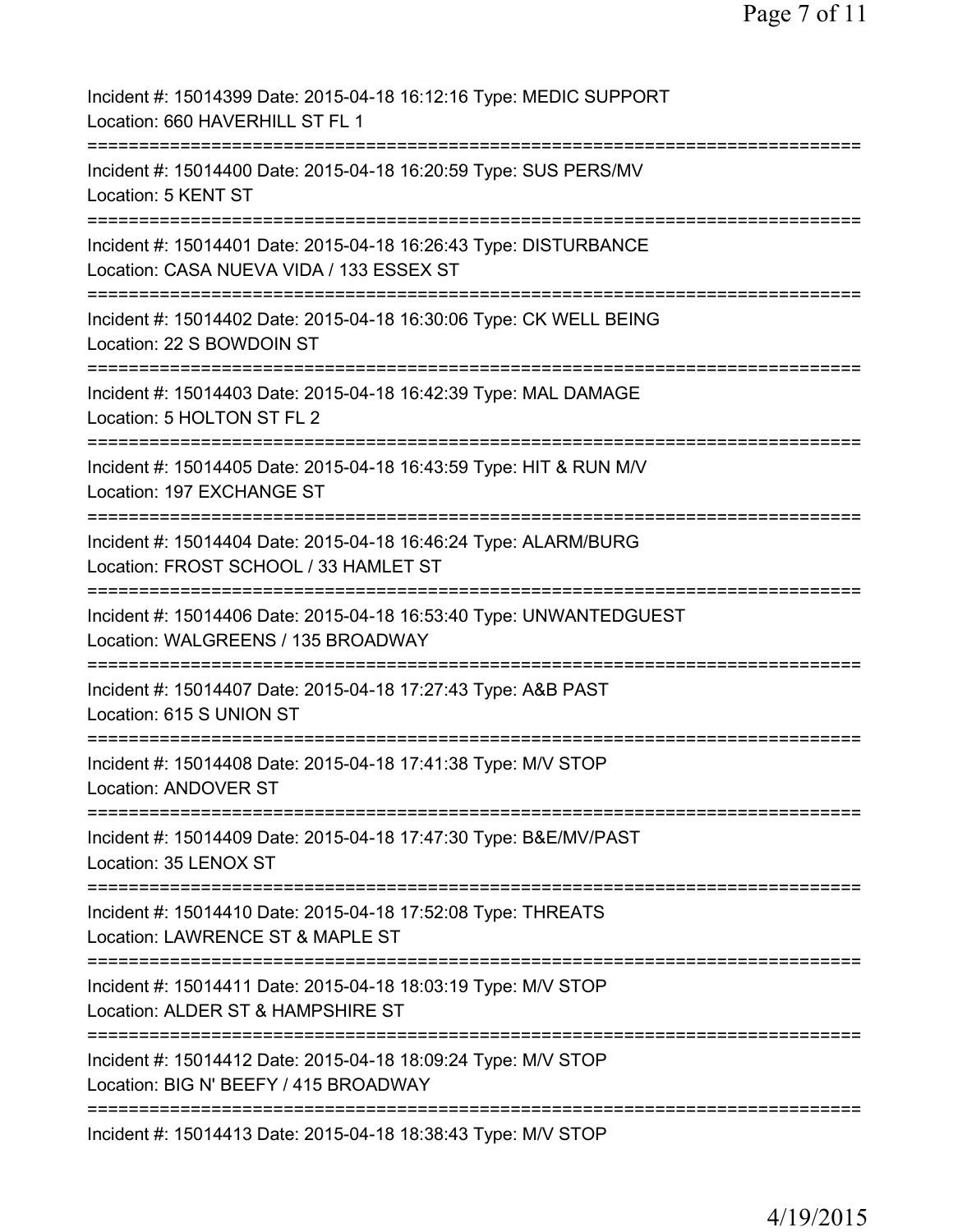| Location: 69 WEST ST                                                                                                                              |
|---------------------------------------------------------------------------------------------------------------------------------------------------|
| Incident #: 15014415 Date: 2015-04-18 18:46:27 Type: DISTURBANCE<br><b>Location: PARK ST</b>                                                      |
| Incident #: 15014414 Date: 2015-04-18 18:49:15 Type: AUTO ACC/NO PI<br>Location: DENNYS / 160 WINTHROP AV<br>==================================== |
| Incident #: 15014416 Date: 2015-04-18 19:01:42 Type: GENERAL SERV<br><b>Location: FRONT ST</b><br>================================                |
| Incident #: 15014417 Date: 2015-04-18 19:03:11 Type: HIT & RUN M/V<br>Location: 73 WINTHROP AV<br>=====================================           |
| Incident #: 15014418 Date: 2015-04-18 19:06:48 Type: NEIGHBOR PROB<br><b>Location: 11 LORING ST</b>                                               |
| Incident #: 15014420 Date: 2015-04-18 19:18:53 Type: DOMESTIC/PAST<br>Location: 37 WILMOT ST                                                      |
| Incident #: 15014419 Date: 2015-04-18 19:23:59 Type: M/V STOP<br>Location: ALLSTON ST & HIGH ST                                                   |
| Incident #: 15014421 Date: 2015-04-18 20:03:46 Type: M/V STOP<br>Location: MARKET ST & PARKER ST                                                  |
| Incident #: 15014422 Date: 2015-04-18 20:05:36 Type: THREATS<br>Location: 682 HAVERHILL ST FL 2                                                   |
| .==============================<br>Incident #: 15014423 Date: 2015-04-18 20:11:40 Type: ALARM/BURG<br>Location: 98 BRADFORD ST                    |
| Incident #: 15014424 Date: 2015-04-18 20:11:57 Type: DISTURBANCE<br>Location: CHANDLER ST & MEDFORD ST                                            |
| Incident #: 15014425 Date: 2015-04-18 20:16:59 Type: KEEP PEACE<br>Location: 50 OAK ST FL 2                                                       |
| ----------------------<br>Incident #: 15014426 Date: 2015-04-18 20:27:15 Type: M/V STOP<br>Location: ANDOVER ST & S BROADWAY                      |
| Incident #: 15014427 Date: 2015-04-18 20:33:08 Type: MAN DOWN<br>Location: 14 HIGHLAWN AV #2                                                      |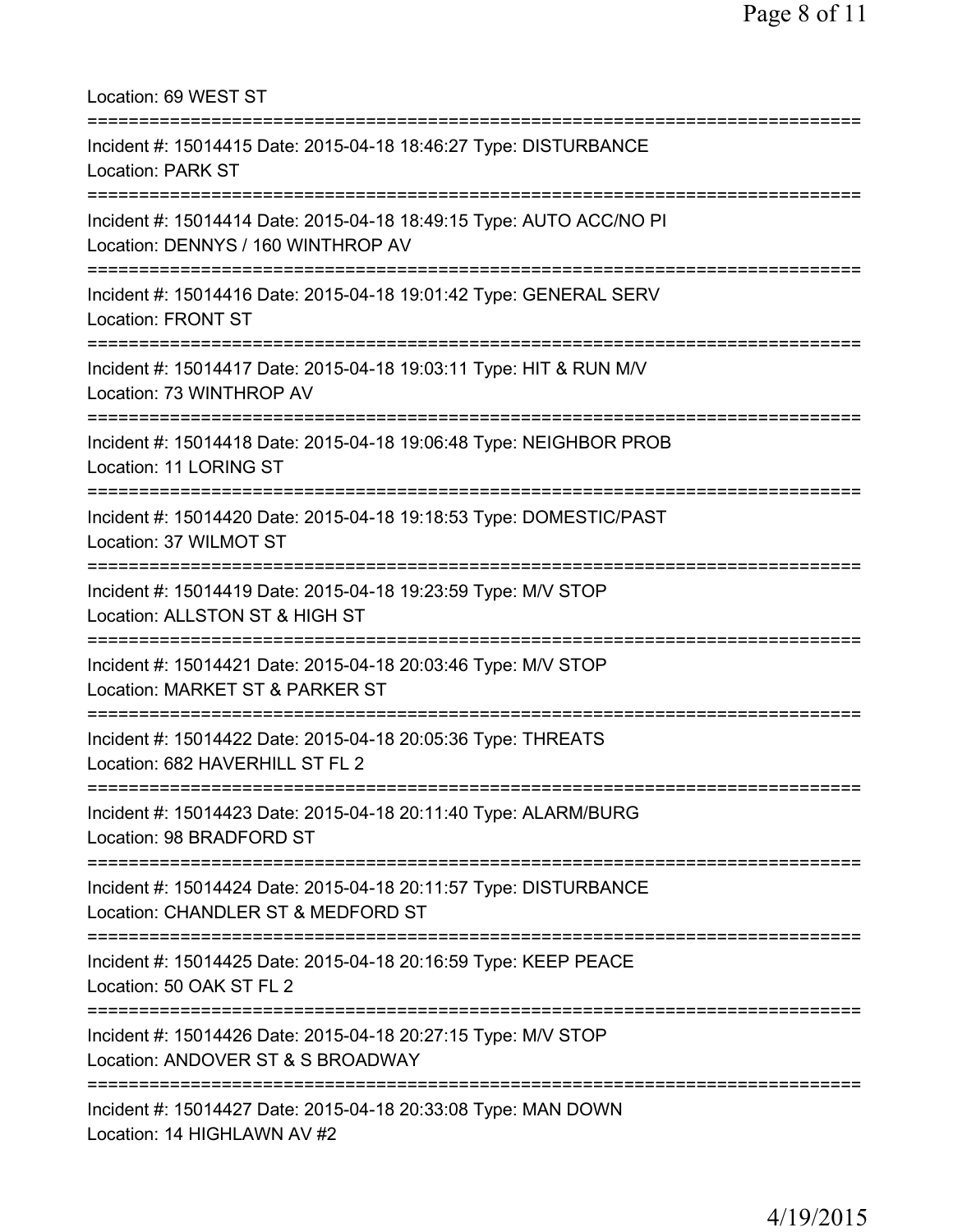| ==========================                                                                                 |
|------------------------------------------------------------------------------------------------------------|
| Incident #: 15014429 Date: 2015-04-18 20:39:20 Type: 911 HANG UP<br>Location: 47 SPRUCE ST FL 3            |
| Incident #: 15014428 Date: 2015-04-18 20:40:42 Type: M/V STOP<br>Location: DURHAM ST & S BROADWAY          |
| Incident #: 15014430 Date: 2015-04-18 20:42:43 Type: LOUD NOISE<br>Location: MAY ST & RESERVOIR ST         |
| Incident #: 15014432 Date: 2015-04-18 20:48:14 Type: ALARM/HOLD<br>Location: 775 ESSEX ST                  |
| Incident #: 15014431 Date: 2015-04-18 20:48:34 Type: CK WELL BEING<br>Location: PROSPECT ST                |
| Incident #: 15014433 Date: 2015-04-18 20:49:48 Type: NOISE ORD<br>Location: 163 WEST ST                    |
| Incident #: 15014434 Date: 2015-04-18 21:05:02 Type: ALARM/BURG<br>Location: 610 ANDOVER STREET            |
| Incident #: 15014435 Date: 2015-04-18 21:14:04 Type: LOUD NOISE<br>Location: 101 LOWELL ST FL 3            |
| Incident #: 15014436 Date: 2015-04-18 21:21:01 Type: NEIGHBOR PROB<br>Location: 171 SARATOGA ST            |
| Incident #: 15014437 Date: 2015-04-18 21:41:34 Type: LOUD NOISE<br>Location: 594 ANDOVER ST                |
| Incident #: 15014438 Date: 2015-04-18 21:51:02 Type: M/V STOP<br>Location: HAMPSHIRE ST & LOWELL ST        |
| Incident #: 15014439 Date: 2015-04-18 21:55:59 Type: ALARMS<br>Location: FROST SCHOOL / 33 HAMLET ST       |
| Incident #: 15014440 Date: 2015-04-18 21:58:50 Type: ALARM/BURG<br>Location: M&K AUTO REPAIR / 134 WEST ST |
| Incident #: 15014441 Date: 2015-04-18 22:02:48 Type: NOISE ORD<br>Location: 236 FARNHAM ST                 |
|                                                                                                            |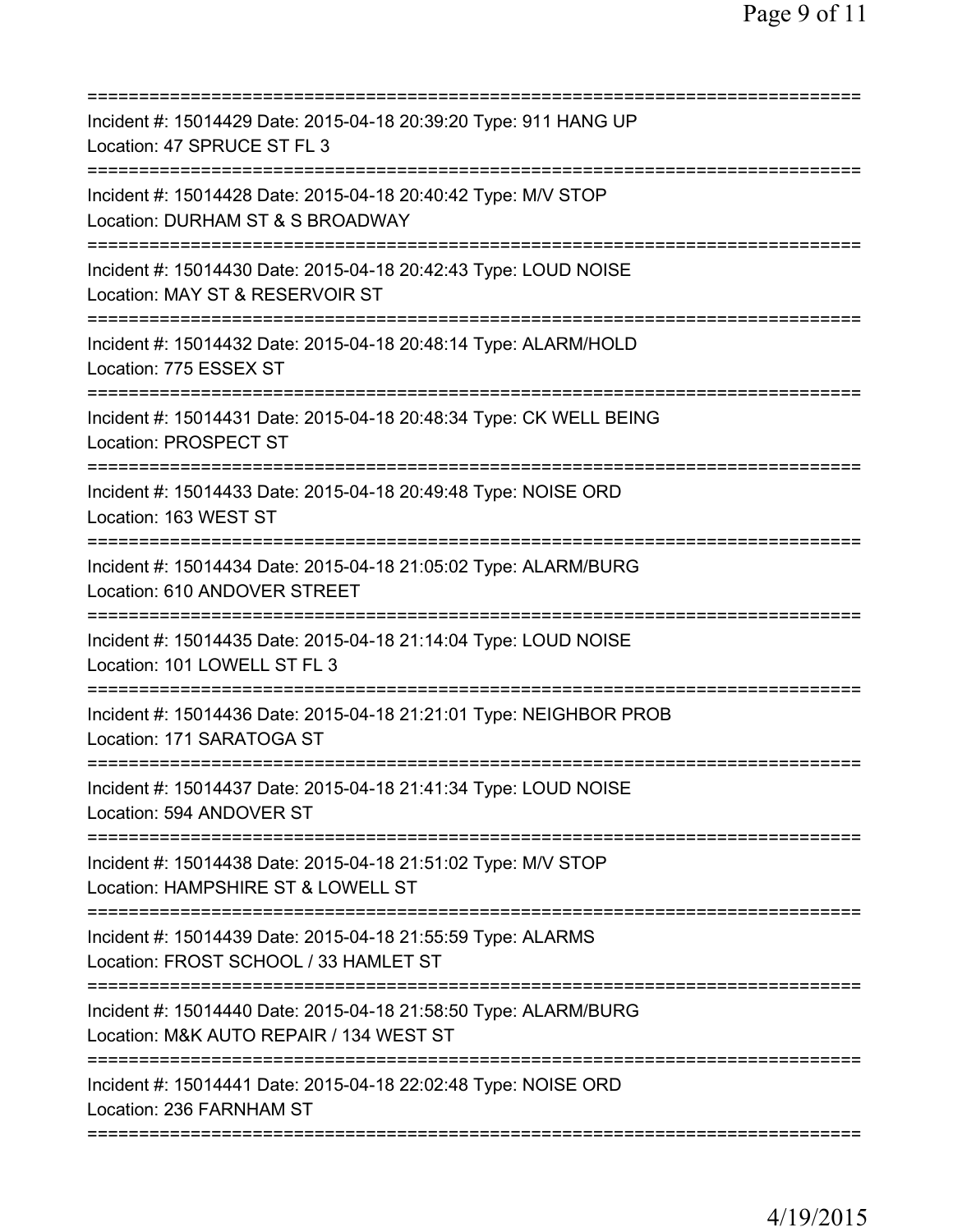| Incident #: 15014442 Date: 2015-04-18 22:05:20 Type: NOISE ORD<br>Location: 11 LAWRENCE ST #804<br>:======================= |
|-----------------------------------------------------------------------------------------------------------------------------|
| Incident #: 15014443 Date: 2015-04-18 22:08:38 Type: M/V STOP<br><b>Location: CAULKINS CT</b><br>:========================= |
| Incident #: 15014444 Date: 2015-04-18 22:10:40 Type: DISTURBANCE<br>Location: 50 ISLAND ST                                  |
| Incident #: 15014445 Date: 2015-04-18 22:17:42 Type: LIC PLATE STO<br>Location: 76 AVON ST                                  |
| Incident #: 15014446 Date: 2015-04-18 22:30:20 Type: DISTURBANCE<br>Location: LAWRENCE BOYS + GIRLS CLUB / 136 WATER ST     |
| Incident #: 15014447 Date: 2015-04-18 22:51:55 Type: 911 HANG UP<br>Location: 150 BERKELEY ST #212                          |
| Incident #: 15014448 Date: 2015-04-18 23:00:09 Type: DISTURBANCE<br>Location: 129 ESSEX ST                                  |
| Incident #: 15014449 Date: 2015-04-18 23:13:30 Type: M/V STOP<br>Location: LAWRENCE ST & SARATOGA ST                        |
| Incident #: 15014450 Date: 2015-04-18 23:17:41 Type: FIGHT<br>Location: 41 N PARISH RD                                      |
| Incident #: 15014451 Date: 2015-04-18 23:21:00 Type: LOUD NOISE<br>Location: 25 DORCHESTER ST                               |
| Incident #: 15014452 Date: 2015-04-18 23:29:22 Type: NOISE ORD<br>Location: 44 BUTLER ST FL 3                               |
| Incident #: 15014453 Date: 2015-04-18 23:49:02 Type: DISTURBANCE<br>Location: 11 LAWRENCE ST #204                           |
| Incident #: 15014454 Date: 2015-04-18 23:50:26 Type: 911 HANG UP<br>Location: 1 HALL ST                                     |

411 record(s)

{ call presslog("2015-04-18","0000","2015-04-18","2359") }